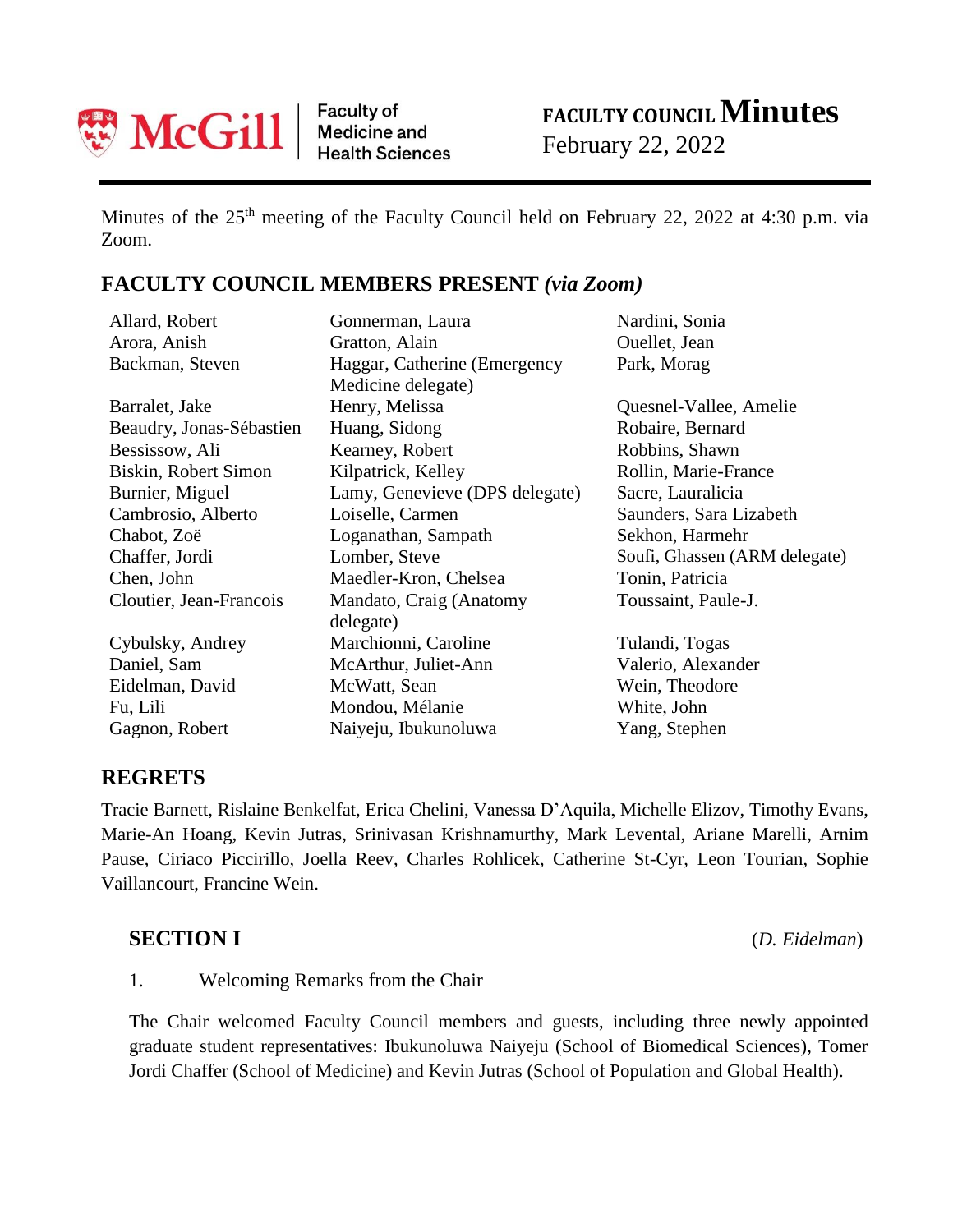#### 2. Approval of the agenda

The Chair presented the agenda, outlining several presentations.

3. In Memoriam

A moment of silence was observed to remember those in our Faculty community who had recently passed: Gaston Schwarz and Jason Young, and medical student Justine Renaud. For those who have concerns, several resources for both [students](https://www.mcgill.ca/thewelloffice/) and [staff](https://www.mcgill.ca/hr/benefits/employee-and-family-assistance-program-efap) were shared (see presentation for additional resources). The Chair indicated that a specific presentation on the issue of suicide amongst students in our community will be made at a future meeting.

The Chair proceeded to provide a few updates, outlining several leadership appointments that have recently been filled as well as some that have yet to be filled. On the return to campus, the Chair mentioned an increasing removal of restrictions, noting the expectation by mid-March to normalize and to return to full in-person for the Fall 2022 session; however he also noted the need to remain cautious.

The Chair then outlined some Faculty priorities for 2022, including Words Matter: Equity, Diversity and Inclusion; Microaggressions, for which a series of visits to each clinical department Grand Rounds meeting are being planned. Another priority being worked on by Aimee Ryan, Associate Dean, Graduate and Postdoctoral Affairs, is Harmonized Graduate Student stipends, which has become a norm in our competitor institutions and for which the Chair encouraged as much of the Faculty as possible to move to a system where graduate stipends are recognized minima.

He shared that McGill 24, the largest single-day university fundraiser in Canada, is coming up on March 9, noting we have been the leading Faculty within the University each time. He noted our policy is the money raised during McGill 24 stays in one's own unit, so he encouraged everyone to get involved. Those interested in participating should contact [Jason.gooding@mcgill.ca](mailto:Jason.gooding@mcgill.ca)

#### **SECTION II**

4. McGill Journal of Medicine *(S. Perrier, M. Michell-* 

 *Robinson*)

S. Perrier presented the McGill Journal of Medicine (MJM), an international peer-reviewed publication run entirely by the medical and science students of McGill University (see presentation for details). M. Michell-Robinson spoke about the types of articles the MJM publishes, noting the majority of its readers are in Canada, with significant readership in the US as well and to a lesser degree in the UK. He noted that over the past five years, they have increased their numbers dramatically across all of the different article categories, which he explained is a result of the focus on web publishing and social media. He also shared the recent launch of their podcast, called MJM MedTalks, and noted workshops are also offered (see presentation).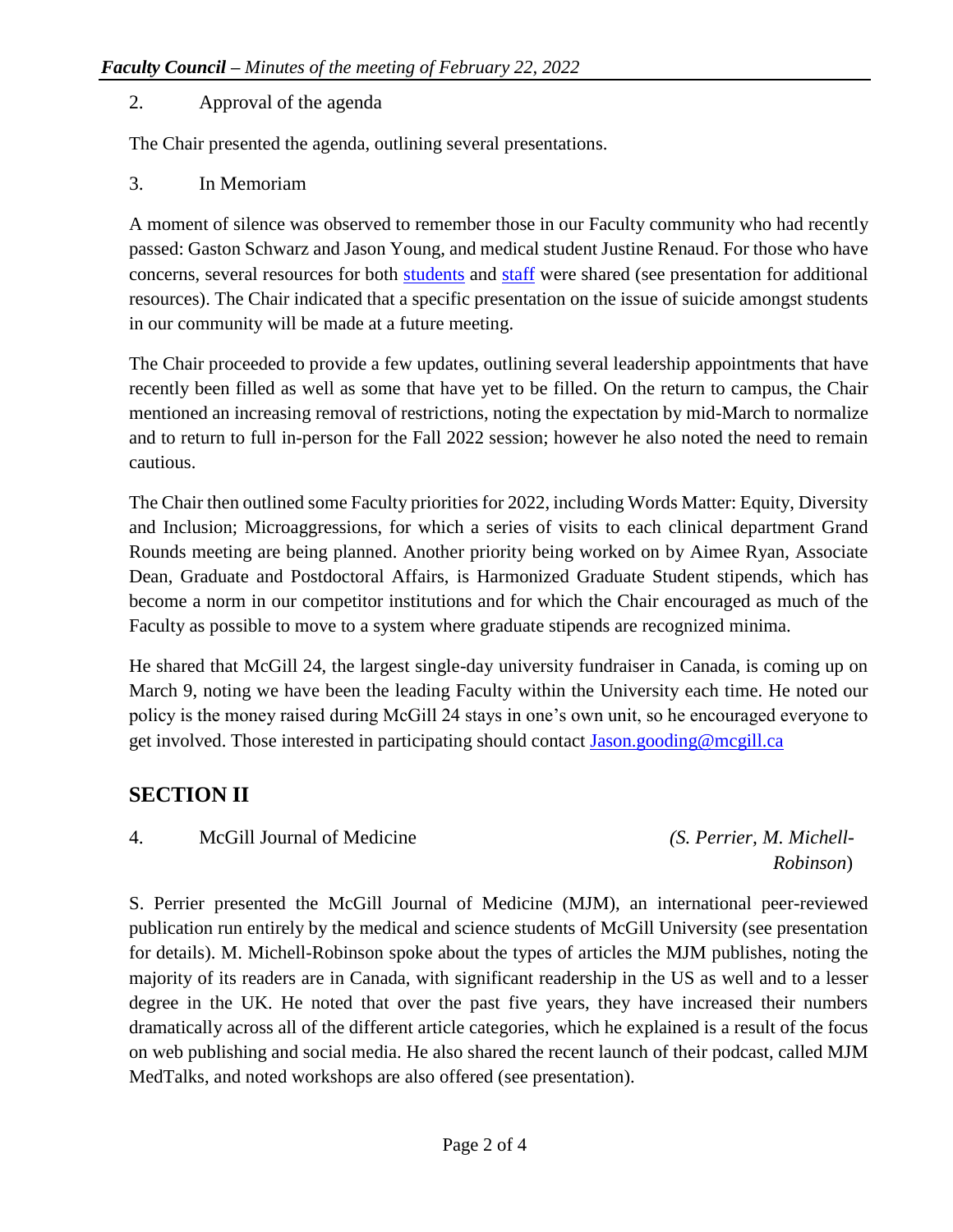B. Desormeau proceeded to note they also publish conference proceedings taking place both within McGill as well as in the province or elsewhere in Canada. He expressed the MJM is always interested in creating new partnerships and expanding their publication of conference proceedings, for which he encouraged anyone holding a conference to consider having an abstract published with the MJM (see presentation). To learn more about the MJM, he invited those interested to visit their [website.](http://www.mjmmed.com/) The Chair congratulated and thanked the presenters for their successful efforts.

#### 5. Anti-Black Racism Plan update: Black History Month *(S. Razack, I. Ahmed)*

S. Razack provided an update on the Anti-Black racism plan which was presented to Faculty Council in 2021 and is available online. He outlined specific activities relating to the student experience, noting that one item that came out very strongly which is included in their action plan was to increase training in microaggressions. He further indicated that over the past year, there have been multiple sessions offered such as the EDI Lunch and Learns among others (see presentation). In terms of research and knowledge, he explained the focus is on capacity development in curriculum design. He outlined several specific outreach activities from the past year and shared future goals, including the development of a Black Students Community of Support which aims to support students who are interested in medicine and health professions to think about application (see presentation).

#### 6. Research: Opportunities for Improvement *(M. Crago)*

M. Crago presented trends in McGill's tri-agency research performance with a focus on CIHR (see presentation). She indicated McGill's CIHR share, which funds health and medical research, is showing a downward trend. She explained there was a lot more funding in fiscal year 21 mainly due to COVID which we did not capitalize on, however the good news is the share is going to go back up following a dip. In terms of CIHR COVID-19 funding program results for fiscal year 21, McGill ranked last among its peer institutions but  $8<sup>th</sup>$  in the U15 (Canadian Universities) overall (see presentation). A lively discussion ensued, which can be referred to in the [recording.](https://www.youtube.com/watch?v=04sJ5PiMwnU&list=PLfMfJihLOASWl4s7ZkifGM9AX2HFGxhll&index=1)

7. Planetary Health issues *(E. Iny, O. Luo, A. Gaita, T. Morin, M. Blydt-Hansen)*

E. Iny provided a brief context, indicating they have been involved in two planetary health reports that evaluated the Faculty of Medicine and Health Sciences at McGill, for which the findings will be used to recommend areas in which the Faculty can become a leader in planetary health (see presentation for details on each of the report's findings). Based on the two reports, five recommendations were outlined (see presentation). The hope is not only to set an example for fellow Canadian medical schools but also other programs within McGill. The Chair thanked the students for their thoughtful presentation and indicated that following this presentation which was made to the School of Medicine Advisory Committee at an earlier date, the committee is looking into ways of trying to move closer to addressing these recommendations.